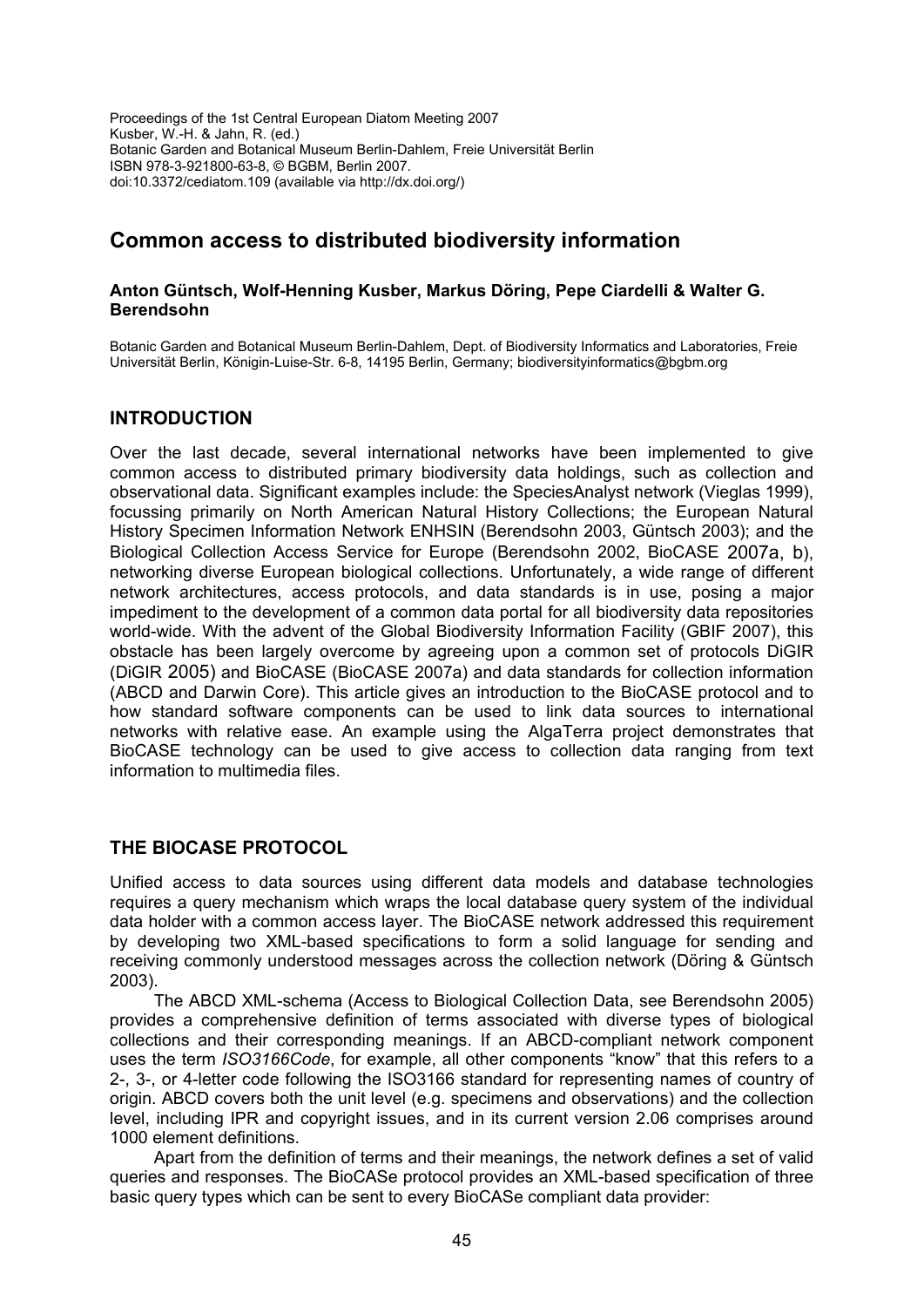**Capabilities:** a capability request returns a list of the data definitions for which this provider has been configured (e.g. ABCD versions), as well as the set of network data elements which have been configured. Typically, the capabilities request is used to inform client software components about the properties of a BioCASe provider installation.

**Scan:** a scan request returns the set of distinct values for a given term. For example, a scan for the term "ISO3166Code" will return all country codes used by the provider. Typically, the scan operation is used to build data indices in centralized portals.

**Search:** a search request is the actual query for data and can be composed of multiple nested comparison operations and Boolean expressions (see Fig. 1).

| <request></request>                                                                       |
|-------------------------------------------------------------------------------------------|
| <header></header>                                                                         |
| $[]$                                                                                      |
| <type>search</type>                                                                       |
|                                                                                           |
| <search></search>                                                                         |
| <requestformat>http://www.tdwg.org/schemas/abcd/1.2</requestformat>                       |
| <responseformat limit="5" start="0">http://www.tdwg.org/schemas/abcd/1.2</responseformat> |
| <filter></filter>                                                                         |
| $and$                                                                                     |
| <like path="/DataSets/DataSet/[]/TaxonIdentified/NameAuthorYearString">Navicula*</like>   |
| $<$ or $>$                                                                                |
| <like path="/DataSets/[]/TaxonIdentified/HigherTaxa/HigherTaxon">Bacillariophy*</like>    |
| $and$                                                                                     |
| <equals path="/DataSets/DataSet/[]/GatheringSite/Country/CountryName">Germany</equals>    |
| <greaterthan path="/DataSets/DataSet/[]/ISODateTimeBegin">2002-04</greaterthan>           |
| $\leq$ /and>                                                                              |
| $or>$                                                                                     |
| $\alpha$ /and>                                                                            |
|                                                                                           |
| <count>false</count>                                                                      |
|                                                                                           |
| $\le$ /request>                                                                           |
|                                                                                           |

**Fig. 1.** BioCASE compliant search request.

Several networks have been built using this relatively simple query language, from smaller thematic systems (e.g. GBIF-D "German Flora", see Kirchhoff et al. 2007) to largescale international networks providing simultaneous access to hundreds of collection databases (e.g. BioCASE 2007a).

#### **HOW TO BECOME A BIOCASE PROVIDER**

As a result, programming know-how is no longer necessary to connect a data source to one or more data networks. A provider software package from the BioCASE initiative can be installed on a web server and configured to map attributes in the local collection database to data elements used in the network (see Fig. 2).

Since configuring such mappings in text files is still an obstacle for less technically adept users, the provider software comes with a configuration tool that walks the user through all necessary installation steps with a graphic user interface. Personal support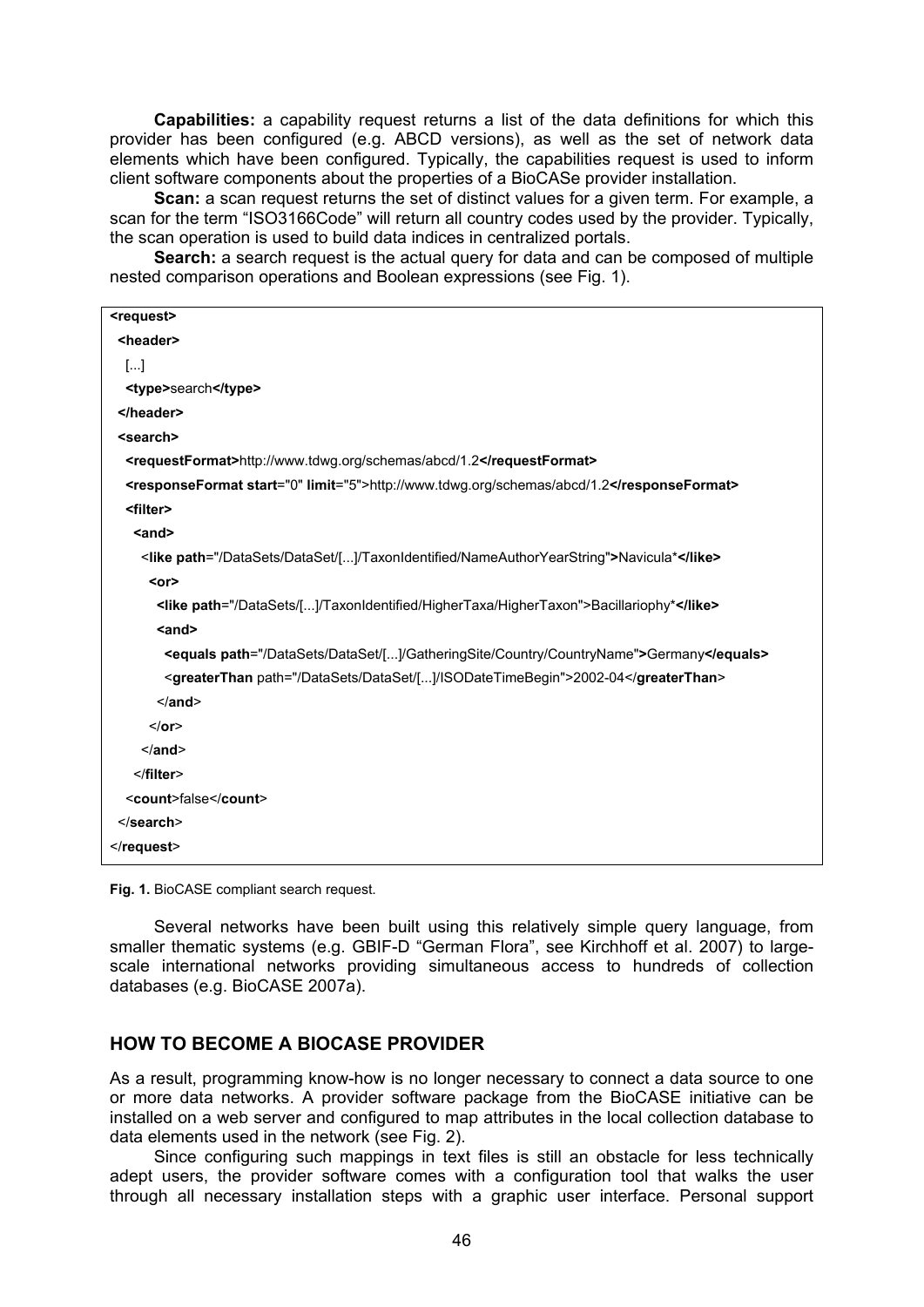(email, phone) is available from the European helpdesk for BioCASE providers (support@biocase.org).

|                                 | <b>BioCASe Configuration Tool - training</b>                                                       |
|---------------------------------|----------------------------------------------------------------------------------------------------|
|                                 |                                                                                                    |
|                                 | Home   Overview   Settings   DB connection   DB structure   QueryTool   QueryForms   Logout   Help |
| Mapping - AfricanTypes_2.00.xml |                                                                                                    |
|                                 | http://www.rbgkew.org.uk/schemas/africantypes/2.0                                                  |
| Generated                       | 2005-04-04T13:42:29 by Java Schema Processor                                                       |
| Modified                        | 2005-05-02 14:22:49.00                                                                             |
| <b>Record definition</b>        | /DataSet/Unit                                                                                      |
| <b>Root table alias</b>         | collectors                                                                                         |
| <b>Static table aliases</b>     |                                                                                                    |
|                                 | Refresh<br><b>Test Mapping!</b><br>Save<br>Revert                                                  |
| DataSet                         |                                                                                                    |
| DateSupplied $\oplus$           |                                                                                                    |
| InstitutionCode $\oplus$        | $\odot$ $\odot$<br>Mapping1: metadata.last_supplied(date)                                          |
| InstitutionName $\oplus$        |                                                                                                    |
| PersonName $\oplus$<br>Unit 00  |                                                                                                    |
| CollectorNumber $\oplus$        |                                                                                                    |
| Collectors $\oplus$             | Mapping1: herbariumsheets.cat_num(int) ©©                                                          |
| DateLastModified $\oplus$       |                                                                                                    |
| ISO2Letter $\Theta$             | 00<br>Mapping1: herbariumsheets.updated when(date)                                                 |

**Fig. 2:** BioCASe configuration tool.

## **THE ALGATERRA EXAMPLE**

The AlgaTerra Information System on Algae (Jahn 2001, Jahn et al. 2004, Jahn & Kusber 2007) is an excellent example of the flexibility of both the BioCASe protocol and the ABCD schema. In 2005, the type section of the Algaterra database was linked to GBIF using the BioCASe provider toolkit. Type specimen label information is now available via the global GBIF data portal and through the European BioCASE search interface.

In the same year, AlgaTerra decided to publish movies of micro-algae via the international data networks (Fig. 3).



**Fig. 3.** AlgaTerra movie of *Cymatopleura librile* (Ehrenb.) Pant. (copyright Oliver Skibbe).

This was made possible by simply modifying the BioCASE provider configuration so that the requested object's ABCD record now includes the corresponding movie's URL on the Botanic Garden and Botanical Museum Berlin-Dahlem's web server.